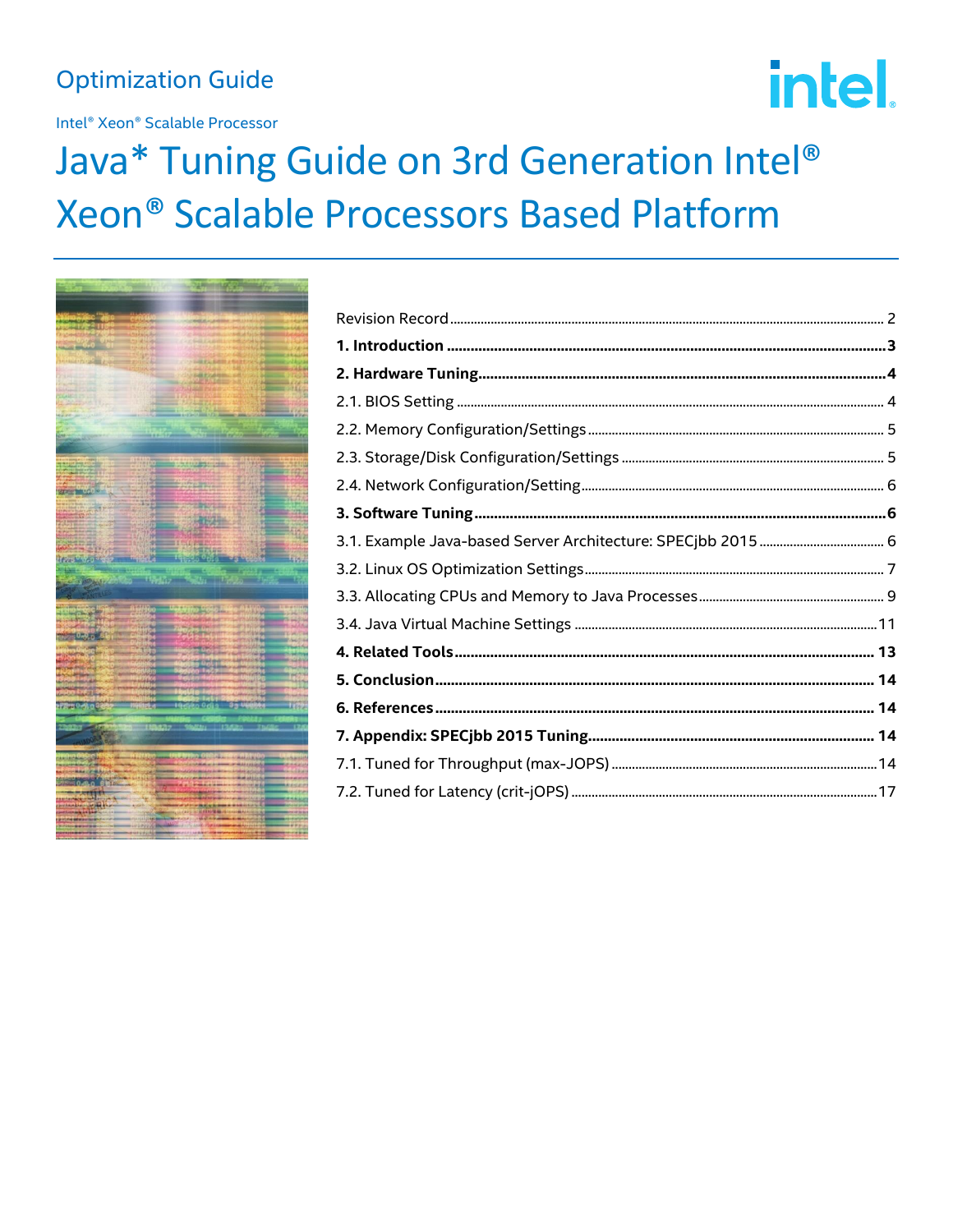# Revision Record

<span id="page-1-0"></span>

| <b>Date</b> | Rev.             | <b>Description</b>     |
|-------------|------------------|------------------------|
| 8/2/2021    | 0.3 <sub>2</sub> | Initial public release |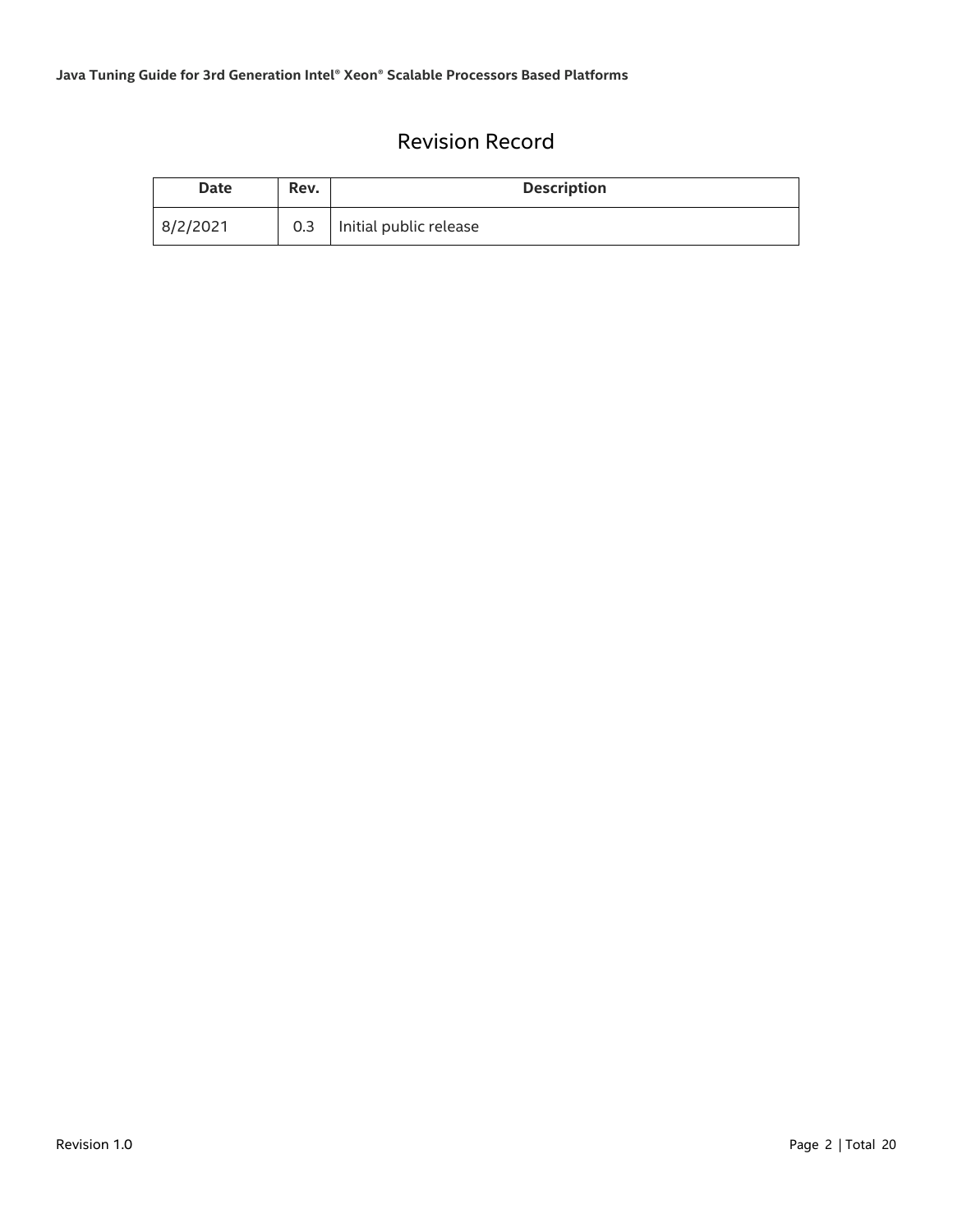# <span id="page-2-0"></span>1. Introduction

This guide is targeted towards users who are already familiar with Java\* based server applications and provides pointers and system setting for hardware and software that will provide the best performance for most situations. This guide by nature is a general look at tuning Java-based applications and is based on recommendations for running the industry standard SPECjbb\* 2015 benchmark on 3rd Gen Intel® Xeon® Scalable processors. This may be useful for other similar Java-based server application. However, please note that we rely on the users to carefully consider these settings for their specific scenarios, since Java-based server applications can be deployed in multiple ways and this is a reference to one such use-case.

For more specific recommendations for Java-based server applications, refer to the soon to be released: Spark Tuning Guide for 3rd Generation Intel® Xeon® Scalable Processors Based Platforms.

**SPECjbb\* 2015** has been developed from the ground up to measure performance of a canonical Java-based server handling several transaction types, data analytics, etc.

Some characteristics of SPECjbb 2015 are that it scales well to use a large number of cores, can work with large or small Java heaps, uses a moderate amount of local networking IO, and little disk IO. SPECjbb 2015 reports a throughput and latency score and can be run in multiple modes. In this document we describe the factors around tuning for Max-jOPS (throughput) in Multi-JVM mode. SPECjbb 2015 is described further down in this document.

**3rd Gen Intel Xeon Scalable processors** deliver industry-leading, workload-optimized platforms with built-in AI acceleration, crypto acceleration and advanced security capabilities. It provides a seamless performance foundation to help speed data's transformative impact, from the multi-cloud to the intelligent edge and back. Improvements of particular interest to this workload applications are:

- Enhanced Performance
- More Intel® Ultra Path Interconnect
- Increased DDR4 Memory Speed & Capacity
- Intel<sup>®</sup> Advanced Vector Extensions
- Intel® Security Essentials and Intel® Security Libraries for Data Center
- Intel<sup>®</sup> Speed Select Technology
- Support for Intel® Optane™ Persistent Memory 200 series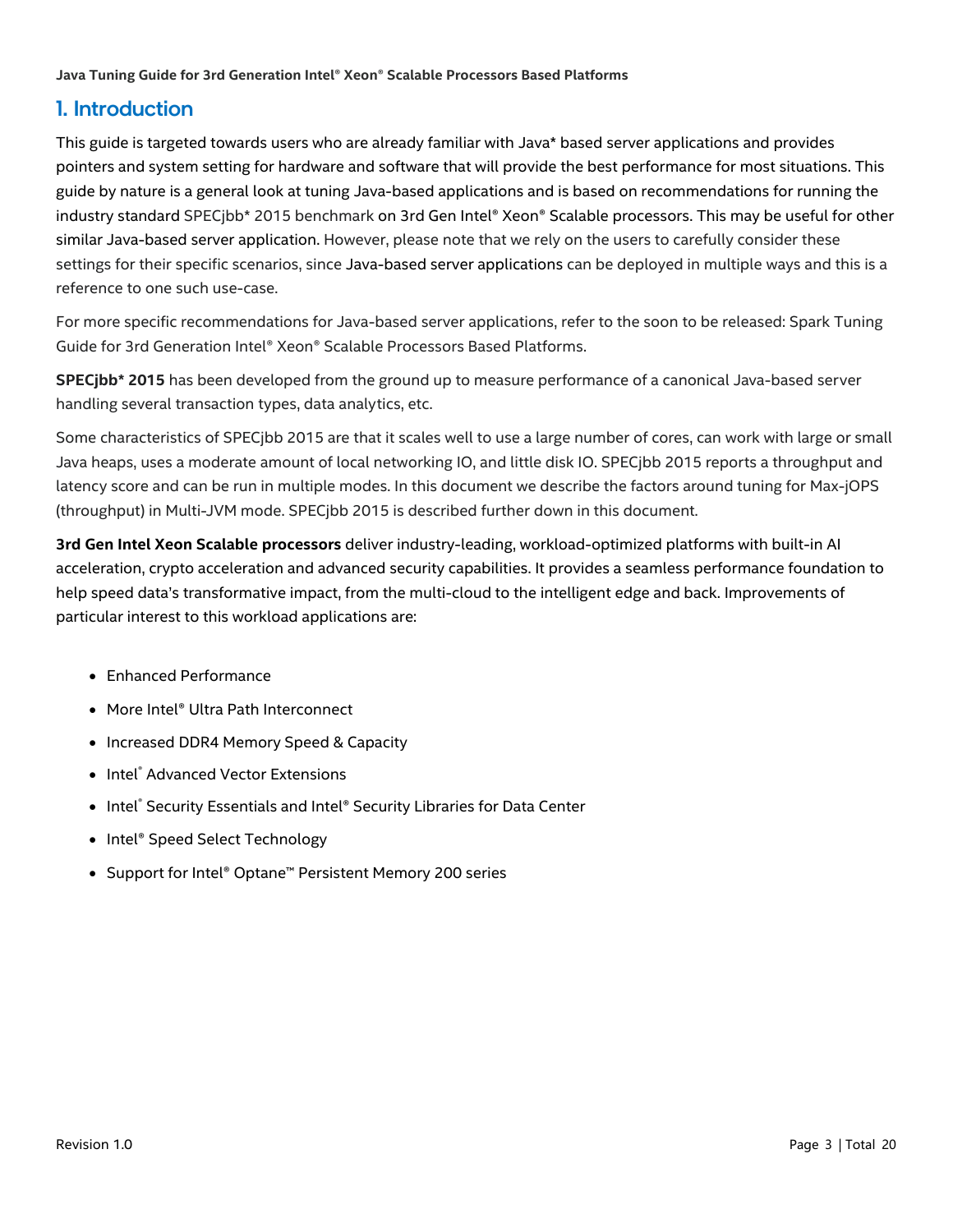|               |          | Server Platform<br>Name/Brand/Model | Intel Coyote Pass Server Platform        |
|---------------|----------|-------------------------------------|------------------------------------------|
| Server        | Hardware | <b>CPU</b>                          | Intel® Xeon® PLATINUM 8380 CPU @ 2.30GHz |
|               |          | Memory                              | 8*64 GB DDR4, 3200 MT/s                  |
| Configuration |          | <b>Operating System</b>             | <b>Ubuntu 20.04.1 LTS</b>                |
|               | Software | Kernel                              | 5.4.0                                    |
|               |          | SPECibb                             | SPECjbb 2015 1.03                        |

#### **Tested hardware and software environment for this tuning guide:**

*Note: The configuration described in this article is based on 3 rd Generation Intel Xeon processor hardware. Server platform, memory, hard drives, network interface cards can be determined according to customer usage requirements.*

# <span id="page-3-0"></span>2. Hardware Tuning

#### <span id="page-3-1"></span>2.1. BIOS Setting

Begin by resetting your BIOS to default setting, then follow the suggestion below for changes:

| <b>Configuration Item</b>       | <b>Recommended Value</b> |
|---------------------------------|--------------------------|
| Hyper-Threading                 | Enable                   |
| Hardware Prefetcher             | Enable                   |
| <b>MLC Streamer Prefetching</b> | Enable                   |
| <b>MLC Spatial Prefetching</b>  | Enable                   |
| <b>DCU Streamer Prefetcher</b>  | <b>Disabled</b>          |
| <b>DCU IP Prefetcher</b>        | Enable                   |
| Turbo Mode                      | Enable                   |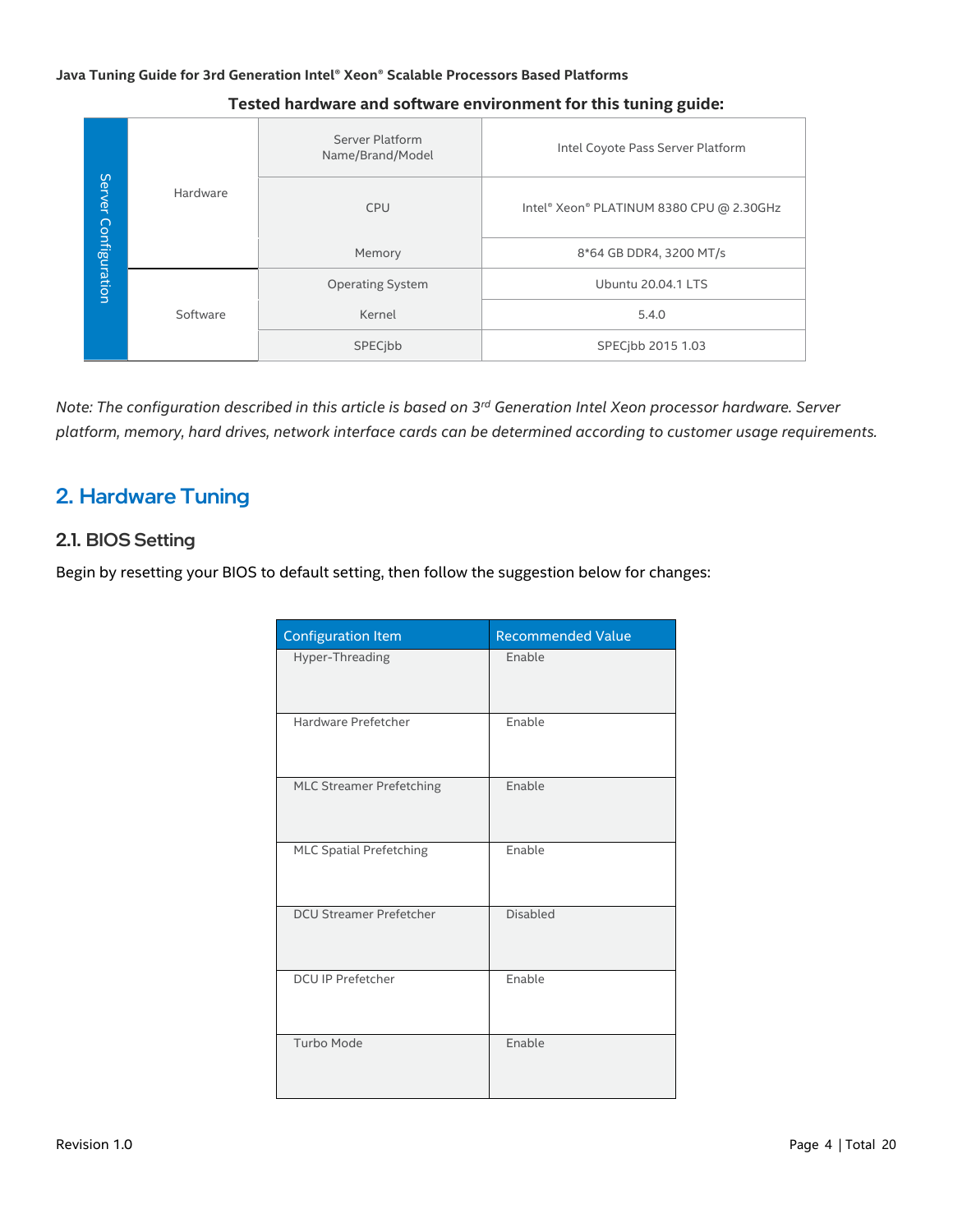| SNC (Sub NUMA)                 | Enabled         |
|--------------------------------|-----------------|
| Memory Patrol Scrub            | <b>Disabled</b> |
| <b>Energy Performance Bias</b> | Performance     |

#### 2.1.1. Description of Settings

#### **Hyper-Threading**

Hyper-threading is a feature that is good at masking memory latency for hard to predict workloads, and Java applications often match that profile. If the workload scales with more cores, hyperthreading should stay enabled.

#### **Hardware Prefetching**

Intel Xeon processors have several hardware mechanisms to improve memory access latency by prefetching memory predicted to be accessed in the future. These generally work well unless the prefetched data begins to supplant other cached data that is actually used. With a memory intensive application like SPECjbb 2015 it is best to disable the DCU (L1 data cache) Streamer Prefetcher.

#### <span id="page-4-2"></span>**Sub-NUMA Cluster (SNC)**

SNC breaks up the last level cache (LLC) into disjoint clusters based on address range, with each cluster bound to a subset of the memory controllers in the system. Each sub-NUMA cluster is exposed by the OS as a "NUMA node".

SNC improves latency of memory accesses within the cluster at the cost of slightly slower memory accesses across clusters. SNC can be used to improve overall performance when the system workload can be partitioned to run within clusters. See further down in this guide for more details on partitioning Java workloads.

For more information, refer to the BIOS Setup Utility User Guide for the Intel® Server Board D50TNP and M50CYP [Family.](https://www.intel.com/content/www/us/en/support/articles/000058939/server-products/single-node-servers.html)

#### <span id="page-4-0"></span>2.2. Memory Configuration/Settings

For highest performance, memory should be populated in a balanced 1 DIMM per channel configuration. For running SPECjbb 2015 in the suggested configuration, at least 64GB of memory per NUMA node is recommended. If the application requires more memory than can be provided with 1 DIMM per channel, then 2 DIMMs per channel can be used. In either 1 or 2 DIMM per channel configuration it is best to fill each channel with the same size and speed DIMMs.

#### <span id="page-4-1"></span>2.3. Storage/Disk Configuration/Settings

*<No specific workload setting for this topic>*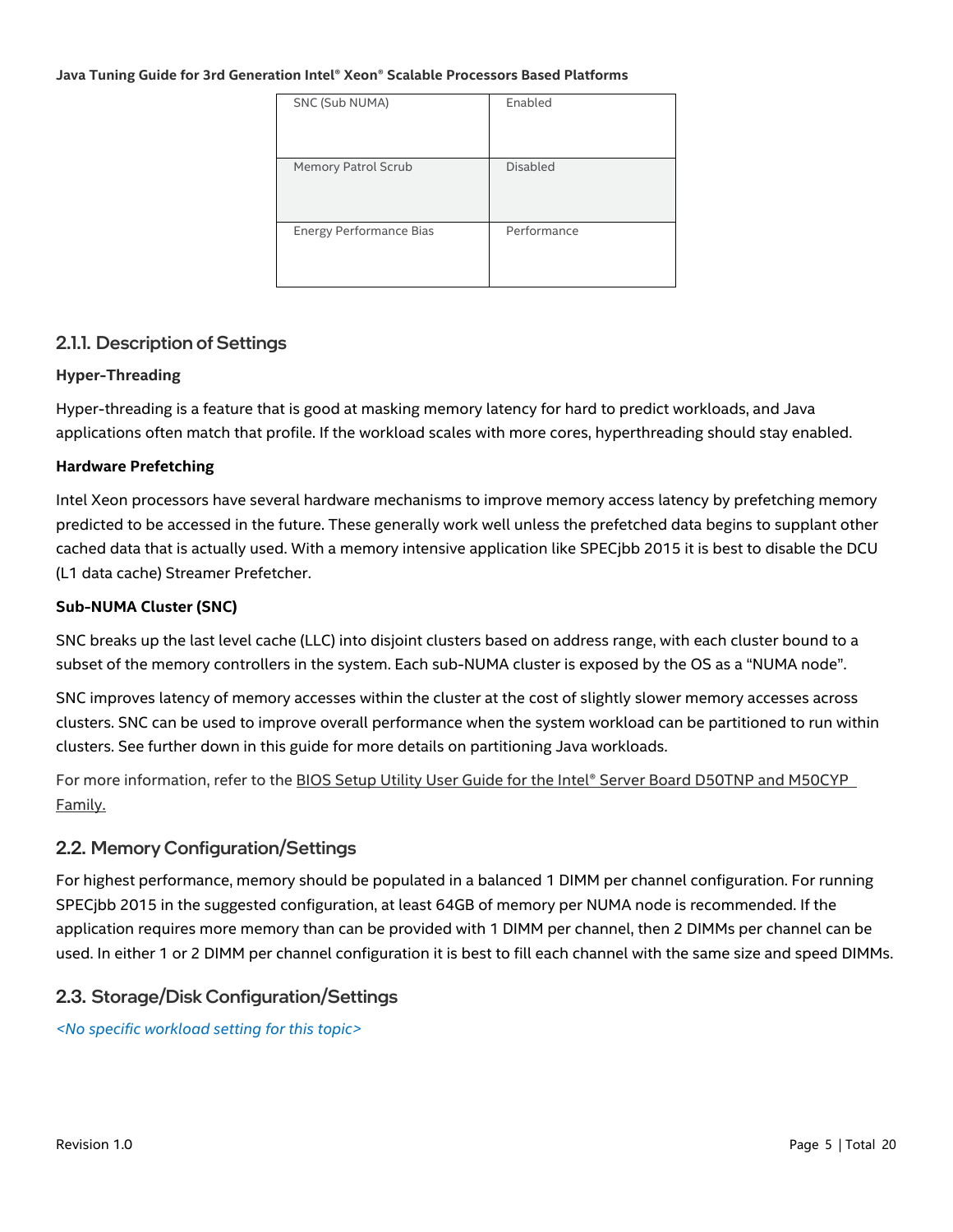#### <span id="page-5-0"></span>2.4. Network Configuration/Setting

SPECjbb 2015 typically uses localhost networking in the Multi-JVM mode. The following Linux configuration settings can improve performance.

| sysctl net.core.wmem_max=12582912               |  |
|-------------------------------------------------|--|
| sysctl net.core.rmem max=12582912               |  |
| sysctl net.ipv4.tcp_rmem='10240 87380 12582912' |  |
| sysctl net.ipv4.tcp_wmem='10240 87380 12582912' |  |
| sysctl net.core.netdev max backlog=655560       |  |
| sysctl net.core.somaxconn=32768                 |  |
| sysctl net.ipv4.tcp no metrics save=1           |  |

# <span id="page-5-1"></span>3. Software Tuning

Software configuration tuning is essential. From the Operating System to SPECjbb 2015 configuration settings, the default configurations are designed for generic usage, and need to be tuned for best performance.

#### <span id="page-5-2"></span>3.1. Example Java-based Server Architecture: SPECjbb 2015

SPECjbb 2015 is used in this guide as an example Java-based server application. It models a world-wide supermarket infrastructure running over one or more Java Backend processes. Each Backend supports one or more Supermarkets, one or more Suppliers, and one Headquarters. There are various transactions such as customer purchases and returns, receipts, replenishment orders, data mining, etc. Transaction processing uses the Java Fork/Join framework and is heavily multi-threaded. If there is more than one Backend, then a portion of the transactions are remote between Backends using the Grizzly/NIO framework.

**Backend** 



*Figure 1: Business Logic and Data Storage [1](https://www.spec.org/jbb2015/docs/designdocument.pdf)*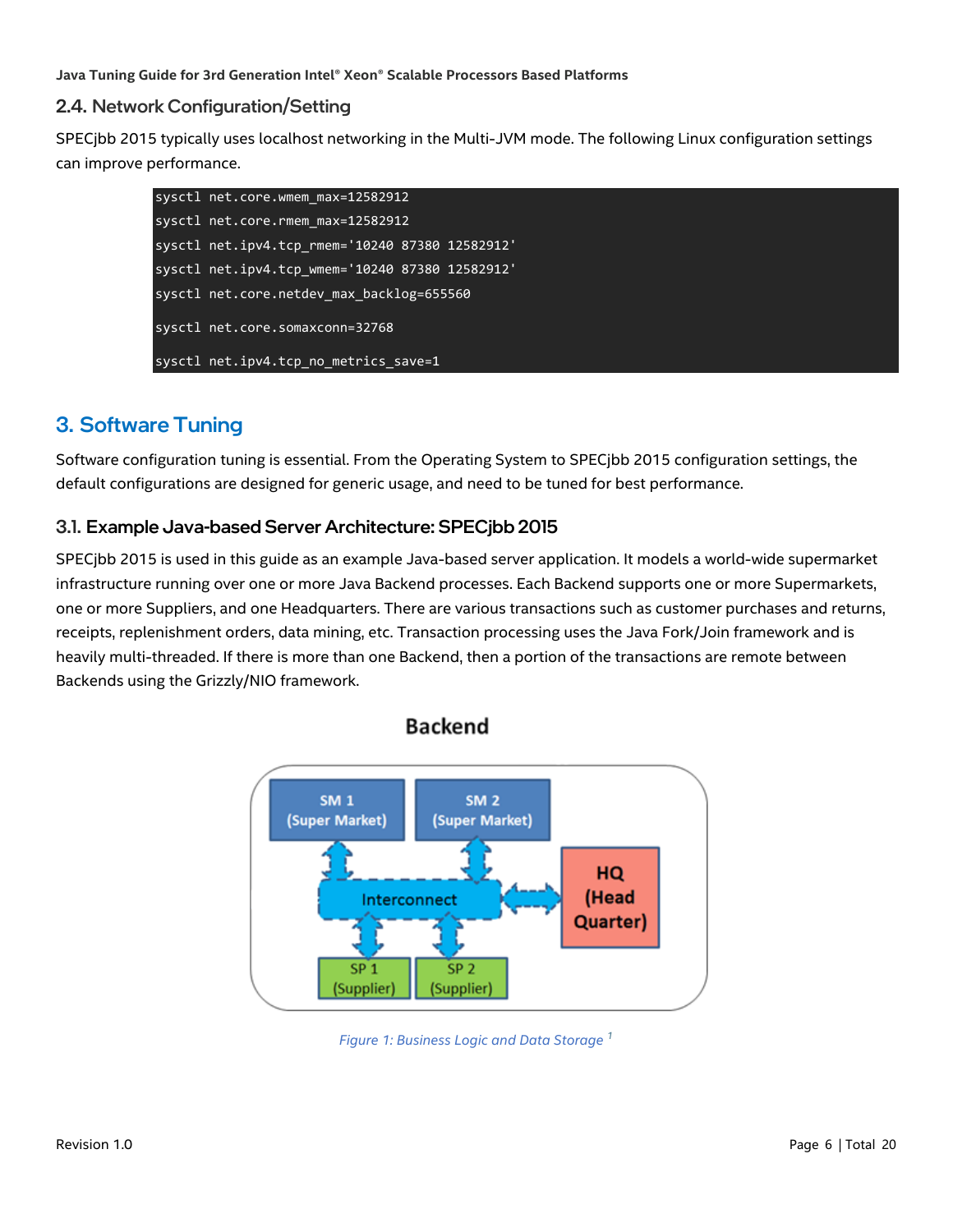As a benchmark there are two other types of components in the system– there is typically one Transaction Injector per Backend to generate load, and a single Controller that controls all the Backends and Transaction Injectors and records the benchmark run.

SPECjbb 2015 can be run in three types of configurations:

- running the Backend(s), Transaction Injector(s), and Controller in a single Java process ("Composite")
- running the components in separate Java processes on the same machine ("Multi-JVM")
- running the components on separate machines ("Distributed").

For this guide we describe a Multi-JVM configuration.



*Figure 2: Multi-JVM configuration [2](https://www.spec.org/jbb2015/docs/userguide.pdf)*

The SPECjbb 2015 benchmark gives both a throughput score (max-jOPS) and a latency sensitive score (critical-jOPS) that takes into account throughput under several SLA bands. In this document we focus on tuning for throughput.

To learn more about SPECjbb 2015, you can visi[t their website.](https://www.spec.org/jbb2015/)

#### <span id="page-6-0"></span>3.2. Linux OS Optimization Settings

There are a several Linux OS settings that improve SPECjbb 2015 performance that may be beneficial for other Javabased server applications.

#### 3.2.1. Reducing System Services

The Linux OS by may have many services running that may not be required for all scenarios. These services can impact throughput and memory usage and can also be a hidden source of unpredictable latency. For SPECjbb 2015 we recommend disabling the following.

#### systemctl stop systemd-update-utmp-runlevel.service

#### 3.2.2. Thread Scheduling

SPECjbb 2015, like many Java-based server applications, runs with many threads. The following settings can improve the performance of a highly threaded system.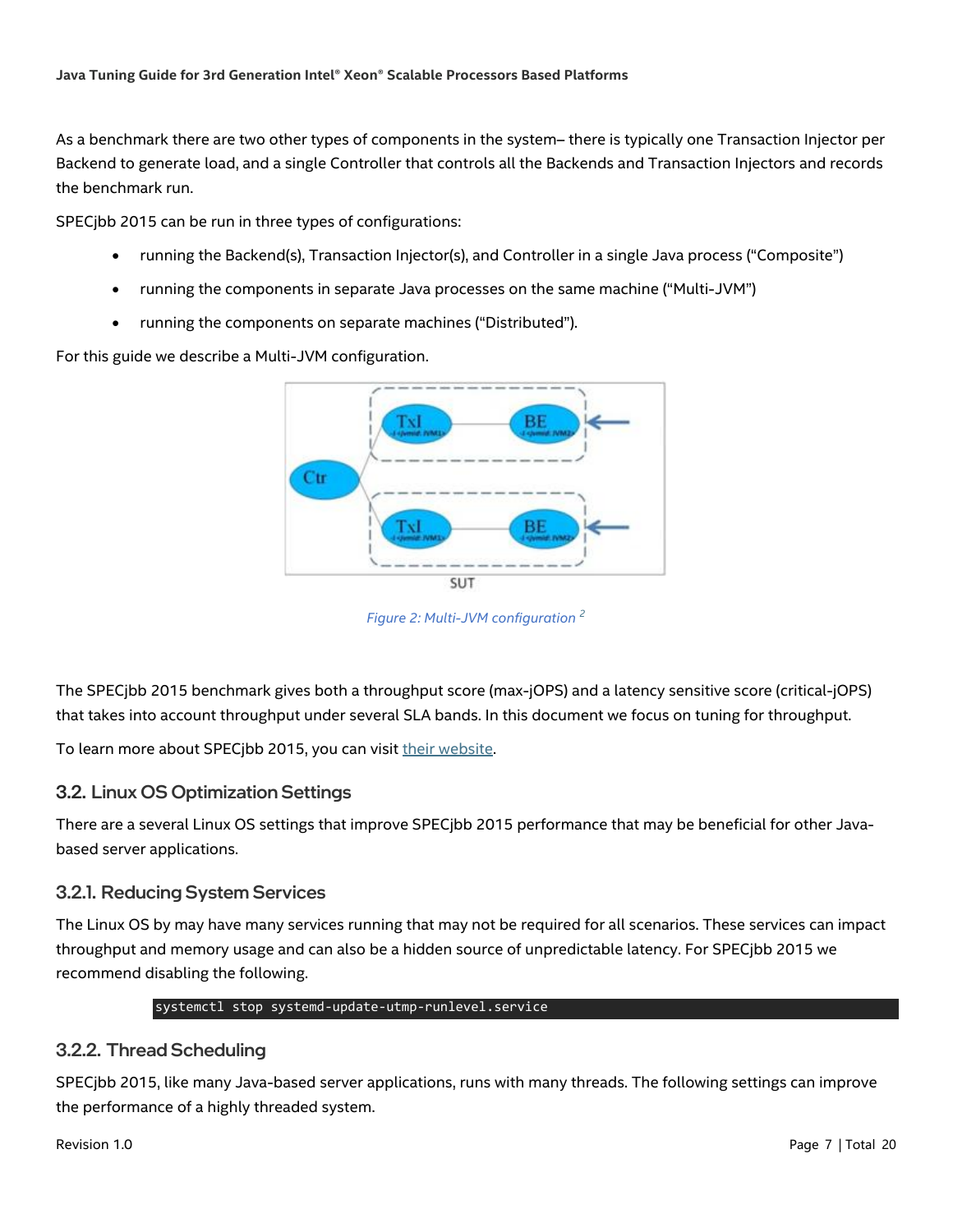| echo 10000 > /proc/sys/kernel/sched_cfs_bandwidth_slice_us   |
|--------------------------------------------------------------|
| echo 0 > /proc/sys/kernel/sched_child_runs_first             |
| echo 16000000 > /proc/sys/kernel/sched_latency_ns            |
| echo 1000 > /proc/sys/kernel/sched_migration_cost_ns         |
| echo 28000000 > /proc/sys/kernel/sched_min_granularity_ns    |
| echo 9 > /proc/sys/kernel/sched_nr_migrate                   |
| echo 100 > /proc/sys/kernel/sched_rr_timeslice_ms            |
| echo 1000000 > /proc/sys/kernel/sched_rt_period_us           |
| echo 990000 > /proc/sys/kernel/sched_rt_runtime_us           |
| echo 0 > /proc/sys/kernel/sched_schedstats                   |
| echo 1 > /proc/sys/kernel/sched_tunable_scaling              |
| echo 50000000 > /proc/sys/kernel/sched_wakeup_granularity_ns |

#### 3.2.3. Virtual Memory

Tune virtual memory settings to reduce likelihood of paging while enabling reasonable file write caching for applications like SPECjbb 2015 that have a low file write requirements.

| echo 3000 > /proc/sys/vm/dirty expire centisecs   |
|---------------------------------------------------|
| echo 500 > /proc/sys/vm/dirty writeback centisecs |
| echo 40 > /proc/sys/vm/dirty ratio                |
| echo $10$ > /proc/sys/vm/dirty background ratio   |
| echo $10$ > /proc/sys/vm/swappiness               |

#### <span id="page-7-0"></span>3.2.4. Huge Pages

SPECjbb 2015, like many large Java-based server applications, may use gigabytes of memory just for the Java heap. Using "huge pages" can result in better performance. We recommend using static huge pages for the Java heap by allocate memory for hugepages (where \*\* is the number of 1GB pages available to the JVMs)

#### echo \*\* > /sys/kernel/mm/hugepages/hugepages-1048576kB/nr\_hugepages

The JVM option **-XX:+UseLargePages** must be used by the JVM processes that will make best use of the static huge pages. Keep in mind that the JVM may use static huge pages for not just the Java heap, but also the JITted code cache and certain GC data structures.

We recommend also using Transparent Huge Pages by setting the transparent\_hugepages/enabled OS property to "always" (e.g. system-wide) as below.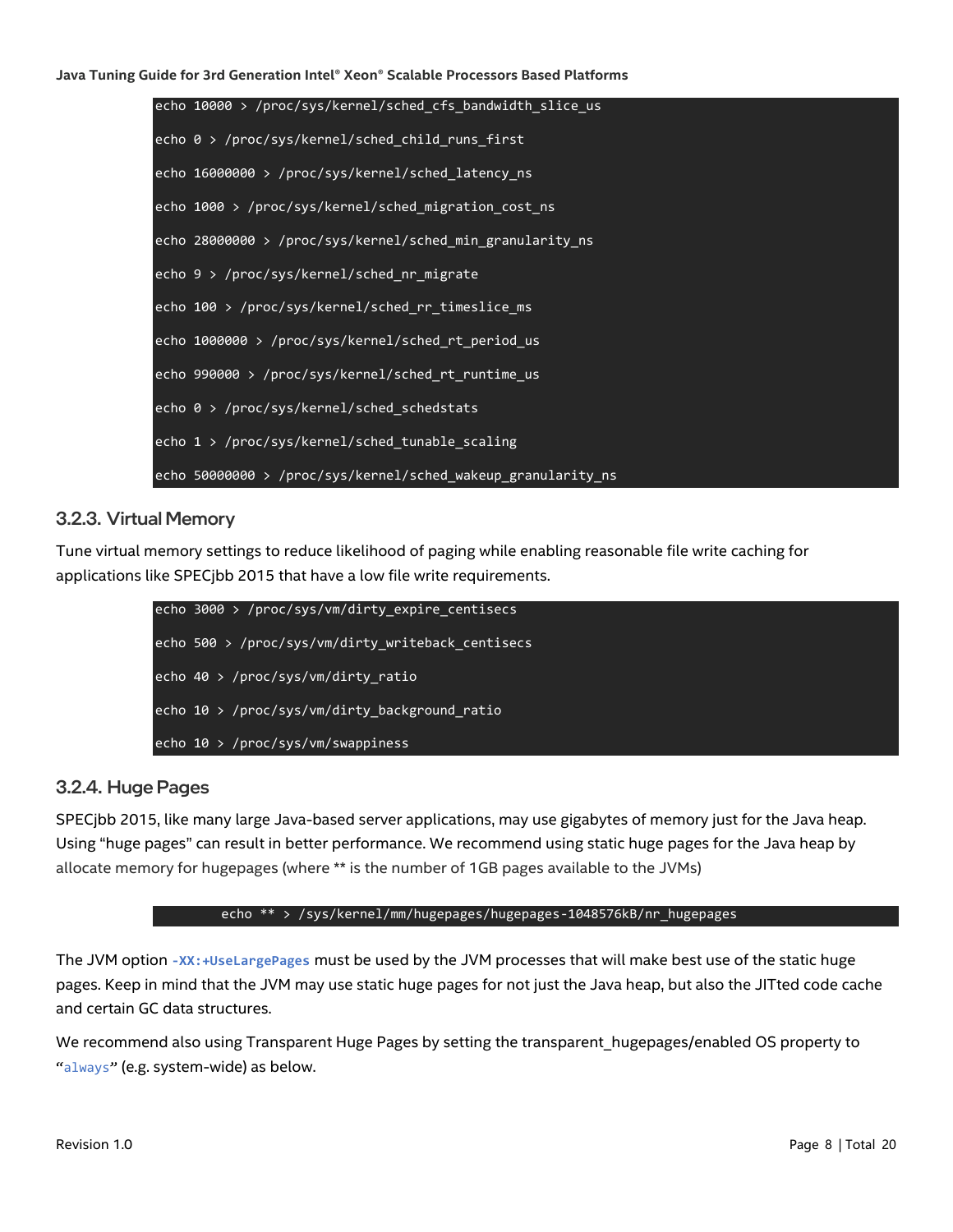echo always > /sys/kernel/mm/transparent\_hugepage/defrag echo always > /sys/kernel/mm/transparent\_hugepage/enabled

This will allow other memory allocations performed by the JVM to potentially benefit from using huge pages.

Alternatively, if there is difficulty in providing a system-wide static allocation of huge pages, transparent huge pages can be used alone – either system-wide as above or per-process by setting the transparent\_hugepages/enabled OS property to "madvise" and using the JVM option **-XX:+UseTransparentHugePages** for the JVM processes that will make best use of the transparent huge pages.

#### 3.2.5. NUMA Balancing

The recommended approach to running multiple Java-based server processes like SPECjbb 2015 is to manually bind processes to NUMA nodes using numactl. The automatic NUMA balancing feature should be disabled in this case. Even when not using numactl, numa balancing can introduce latency effects that may be undesirable.

echo 0 > /proc/sys/kernel/numa\_balancing

#### 3.2.6. Limits

SPECjbb 2015 uses a lot of memory, file descriptors, and sockets. To get the best performance we recommend changing Linux limits to something like the following:

| ulimit -n 131072    |  |
|---------------------|--|
| ulimit -v 800000000 |  |
| ulimit -m 800000000 |  |
| ulimit -1 800000000 |  |

#### <span id="page-8-0"></span>3.3. Allocating CPUs and Memory to Java Processes

3rd Gen Intel Xeon Scalable processors are designed to give relatively balanced performance whether running a very large process that span sockets or running several processes sharing a machine. But when running several Java-based processes on a machine, as in the SPECjbb MultiJVM mode, we can improve performance by manually deploying Java processes to the machine using the numactl tool or similar.

We describe the techniques for doing this on a "bare-metal" machine. Managing systems using containers or virtual machines is beyond the scope of this document, but those scenarios will have similar issues.

The basic strategy is to avoid having processes cross machine boundaries at the socket an[d Sub-NUMA Cluster](#page-4-2) (SNC) levels, as well as avoid having processes share cores (directly or via Hyperthreads). This can reduce latency within the process as well as optimize memory bandwidth and cache utilization.

#### 3.3.1. Hardware Configuration with Numactl

This example shows a 2-socket machine with 32 core 3rd Gen Intel Xeon Scalable processors and SNC enabled. This is exposed to the OS as a 4-node machine, where nodes 0-1 are running on socket 0 and nodes 2-3 are on socket 1. Each node shows 32 "cpus", which correspond to 32 Hyperthreads running on 16 cores.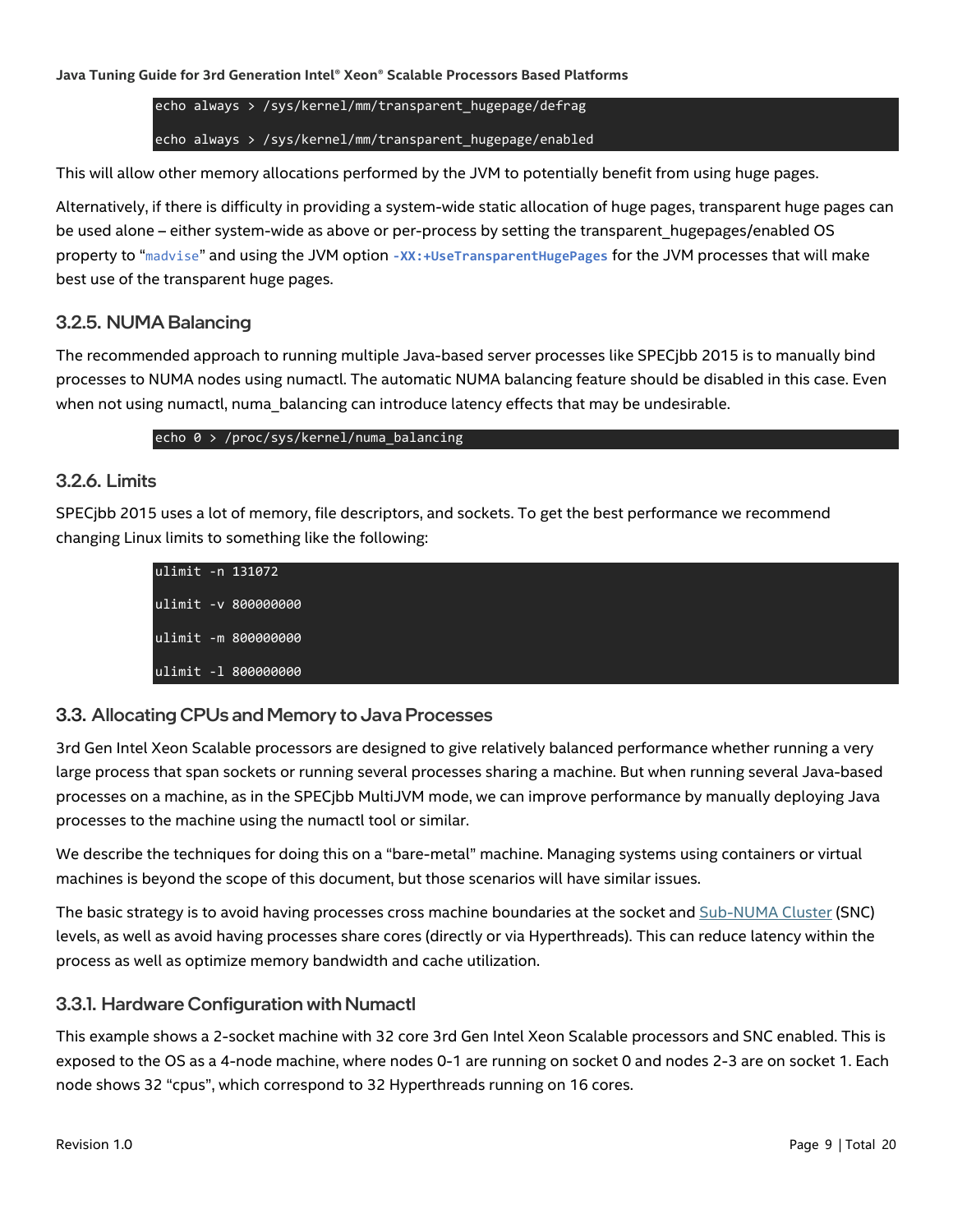```
> numactl --hardware
available: 4 nodes (0-3)
node 0 cpus: 0 1 2 3 4 5 6 7 8 9 10 11 12 13 14 15 64 65 66 67 68 69 70 71 72 73 74 75 76 77 78 
79
node 0 size: 128383 MB
node 0 free: 57497 MB
node 1 cpus: 16 17 18 19 20 21 22 23 24 25 26 27 28 29 30 31 80 81 82 83 84 85 86 87 88 89 90 91 
92 93 94 95
node 1 size: 129017 MB
node 1 free: 59974 MB
node 2 cpus: 32 33 34 35 36 37 38 39 40 41 42 43 44 45 46 47 96 97 98 99 100 101 102 103 104 105 
106 107 108 109 110 111
node 2 size: 128979 MB
node 2 free: 58776 MB
node 3 cpus: 48 49 50 51 52 53 54 55 56 57 58 59 60 61 62 63 112 113 114 115 116 117 118 119 120 
121 122 123 124 125 126 127
node 3 size: 129014 MB
node 3 free: 59519 MB
```
#### 3.3.2. Hyperthreads

Note that each node's "cpus" list contains two ranges, such as 0-15 and 64-79. The first range corresponds to the first set of hyperthreads on the cores in the node, and the second range the remaining hyperthreads. So, on this hardware "cpus" 0 and 64 are hyperthreads that share the same core. If it is desirable to further partition a node between processes, it's recommended that you avoid having processes share a core. For example, on this machine numactl with the "**--physcpubind**" option should specify cpus 0-7,64-71 for one process and 8-15,72-79 for the other process.

#### 3.3.3. Numactl vs. JVM UseNUMA Option

The JVM has a UseNUMA option that optimizes memory locality when threads allocate Java objects. It works well on NUMA systems when the JVM process has to span multiple NUMA nodes. It is recommended to not specify the UseNUMA option on a system with only one node or with a Java process that is already allocated to a particular NUMA node.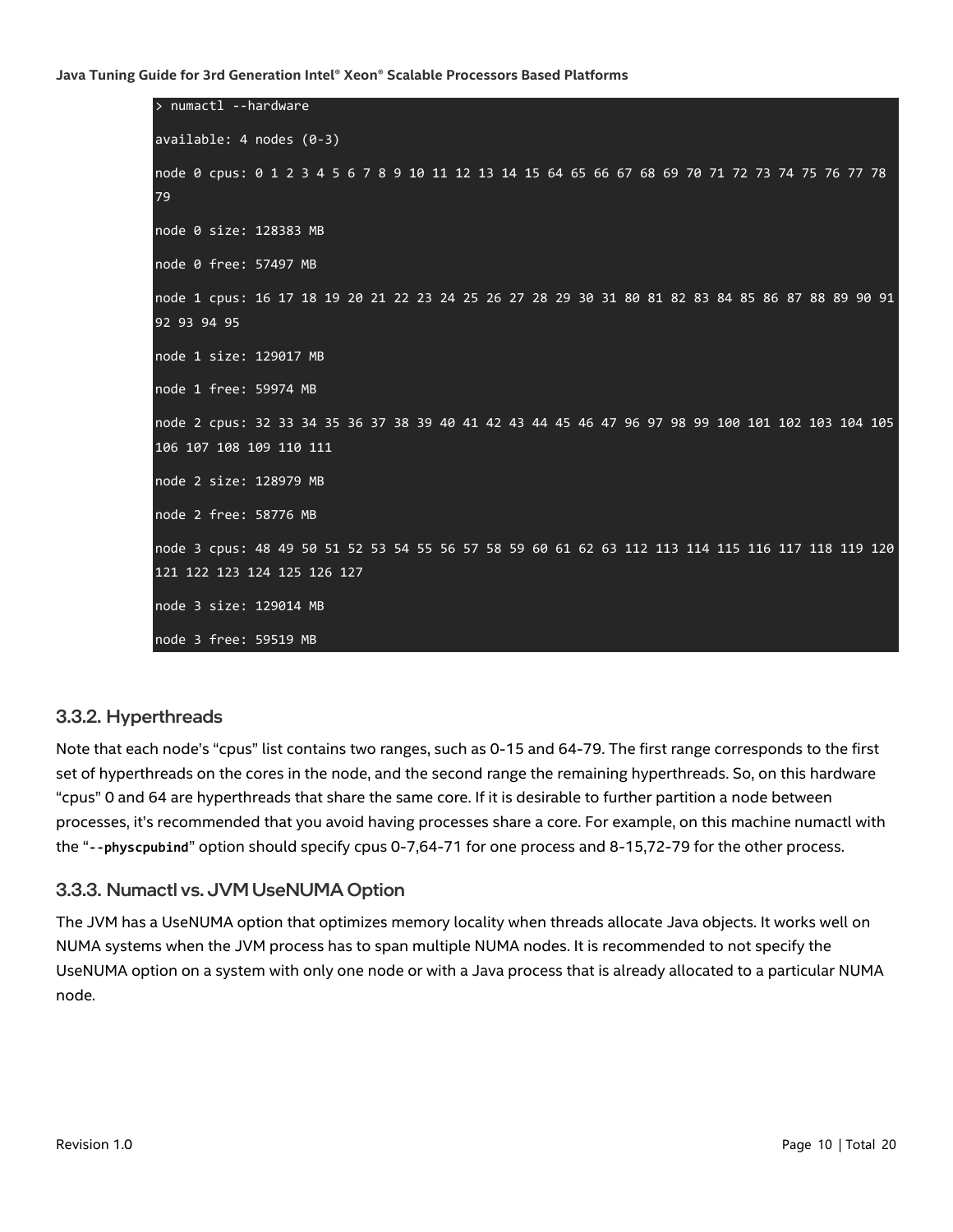#### 3.3.4. SPECjbb 2015 Settings

The recommendation for SPECjbb 2015 is to match the number of SPECjbb "groups" to the number of NUMA nodes in the system, and use numactl to bind a BackEnd and Transaction Injector to each node:

numactl --cpunodebind=\$NewNode –localalloc <command to launch BE or TxI>

#### <span id="page-10-0"></span>3.4. Java Virtual Machine Settings

#### 3.4.1. Java (JDK) Version

Intel collaborates with and contributes to the OpenJDK\* open-source community to enhance Java performance on Intel processors. These enhancements get delivered as part of new JDK releases. The latest JDK releases will have newer optimizations and may enable Java support for more Intel processor features. An example of optimizations includes:

| <b>JDK Version</b> |                                                       |
|--------------------|-------------------------------------------------------|
| <b>JDK11</b>       | Whole heap on Intel DCPMM                             |
|                    | Intel optimizations for concurrent ZGC<br>$\bullet$   |
|                    | Base 64 encoding optimizations                        |
|                    | Bit-count optimizations<br>٠                          |
| <b>JDK12</b>       | Partial heap on Intel DCPMM<br>$\bullet$              |
|                    | VNNI support through vectorization                    |
|                    | AES-GCM crypto optimizations                          |
| <b>JDK 13</b>      | Floating-point Math.min/max intrinsics<br>$\bullet$   |
|                    | Garbage-collection pause-time improvements            |
| <b>JDK14</b>       | AES-ECB, AES-CTR, AES-GCM optimizations<br>$\bullet$  |
|                    | Math.ceil, floor, rint optimization and vectorization |
|                    | Support for Persistent Mapped Byte Buffers            |
| <b>JDK15</b>       | CRC32<br>$\bullet$                                    |
|                    | AVX-512 ternary logic optimizations                   |
|                    | ADQ/NAPI-ID support for Intel NIC<br>$\bullet$        |
| <b>JDK16</b>       | Java Vector API (JEP-338)                             |
|                    | AVX-512 optimizations for:                            |
|                    | string/array intrinsics<br>$\circ$                    |
|                    | optimized rotate<br>$\circ$                           |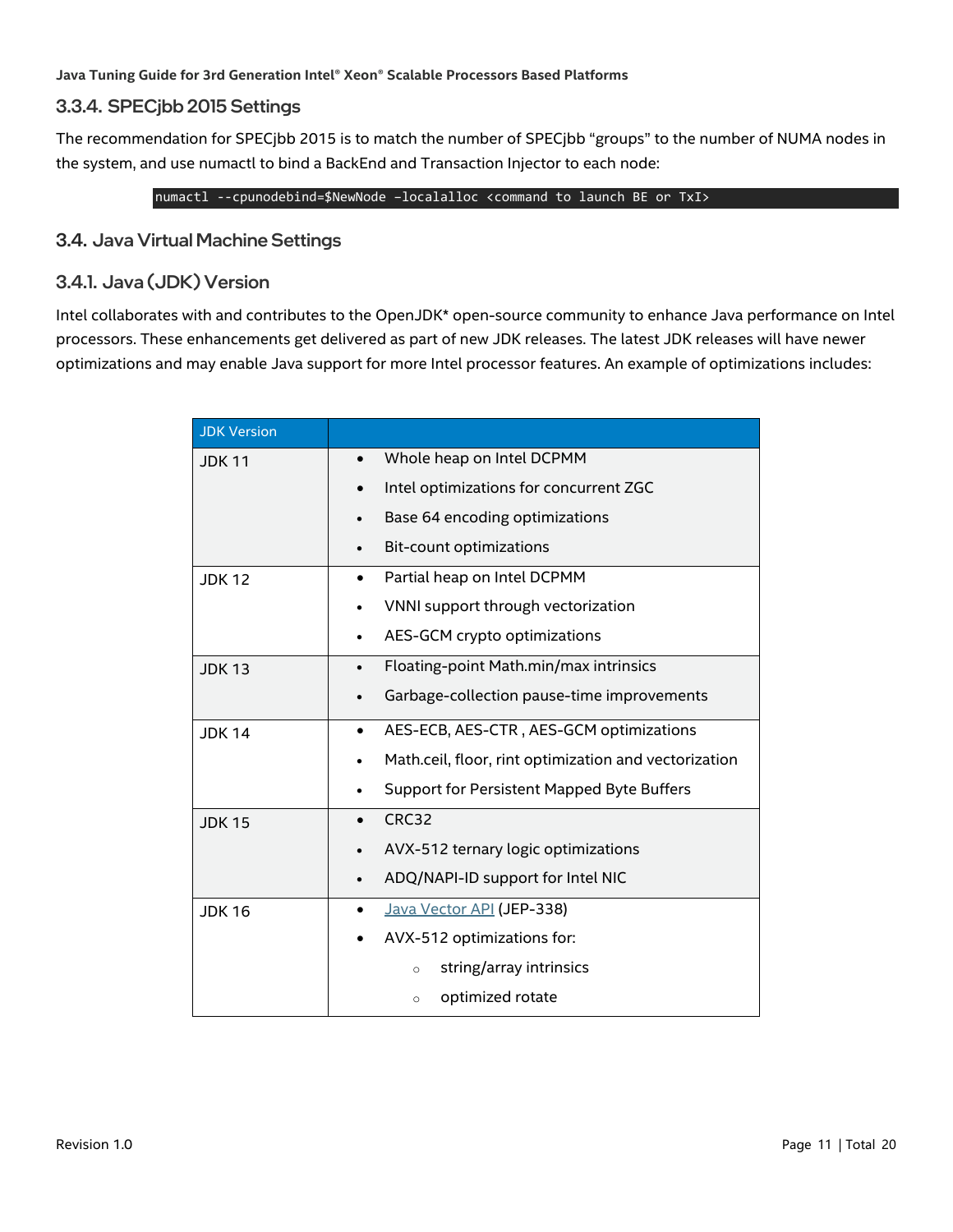#### 3.4.2. JVM Options

#### **General Options**

These are the general JVM options recommended for SPECjbb 2015 performance.

#### **Page Size and Page Initialization Options**

As described in the [Huge Pages](#page-7-0) section, we recommend using the **-XX:+UseLargePages** option when using static huge pages, or alternatively you may want to try the **-XX:+UseTransparentHugePages** option. The **- XX:LargePageSizeInBytes=1G** option can be used to specify a requested huge page size.

For long running applications, we recommend using the **-XX:+AlwaysPreTouch** option to reduce latency at the expense of startup time.

#### -XX:+UseLargePages -XX:LargePageSizeInBytes=1G -XX:+AlwaysPreTouch

#### **GC/Heap Size Options**

GC tuning is a complex subject. There are currently four major options for GC algorithm (ParallelGC, G1GC, ZGC, and optionally ShenandoahGC), each with their costs, benefits, and tuning options. You can find a more complete description of the issues in the [HotSpot Virtual Machine Garbage Collection Tuning Guide](https://docs.oracle.com/en/java/javase/16/gctuning/introduction-garbage-collection-tuning.html#GUID-326EB4CF-8C8C-4267-8355-21AB04F0D304) among other places.

#### **Parallel and Concurrent GC Thread Tuning**

One subtlety in GC tuning is configuring the number of *Parallel GC threads* (the GC threads that run while application is stopped to do GC) and *Concurrent GC threads* (the GC threads that run concurrently with the application).

We'll focus on the Parallel and G1 collectors here. ZGC and Shenandoah have similar constraints. The JVMs handling of GC threads has been improving with newer versions, but the details listed here are current as of JDK 16.

The JVM option ParallelGCThreads specifies the maximum number of parallel GC threads used by ParallelGC and G1GC. The JVM option ConcGCThreads specifies the maximum number of concurrent GC threads used by G1GC. The default value for ConcGCThreads is ¼ ParallelGCThreads. We'll focus on ParallelGCThreads for the rest of this section.

The default value of ParallelGCThreads for a Java process is approximately 63% the number of hyperthreads available to the process. If the Java process is sharing a large machine (without being constrained to a subset of the hyperthreads), this could result in way too many GC threads. This can compound if other processes on the machine are also Java processes with too many GC threads. The effect of too many GC threads is the memory overhead of the threads and the contention resulting from threads fighting over too little work to do (which can increase GC pauses).

By default, the JVM dynamically limits the actual number of parallel GC threads to account for the number of Java application threads and current Java heap size:



Depending on the performance and number of vCPUs this could also result in too many GC threads.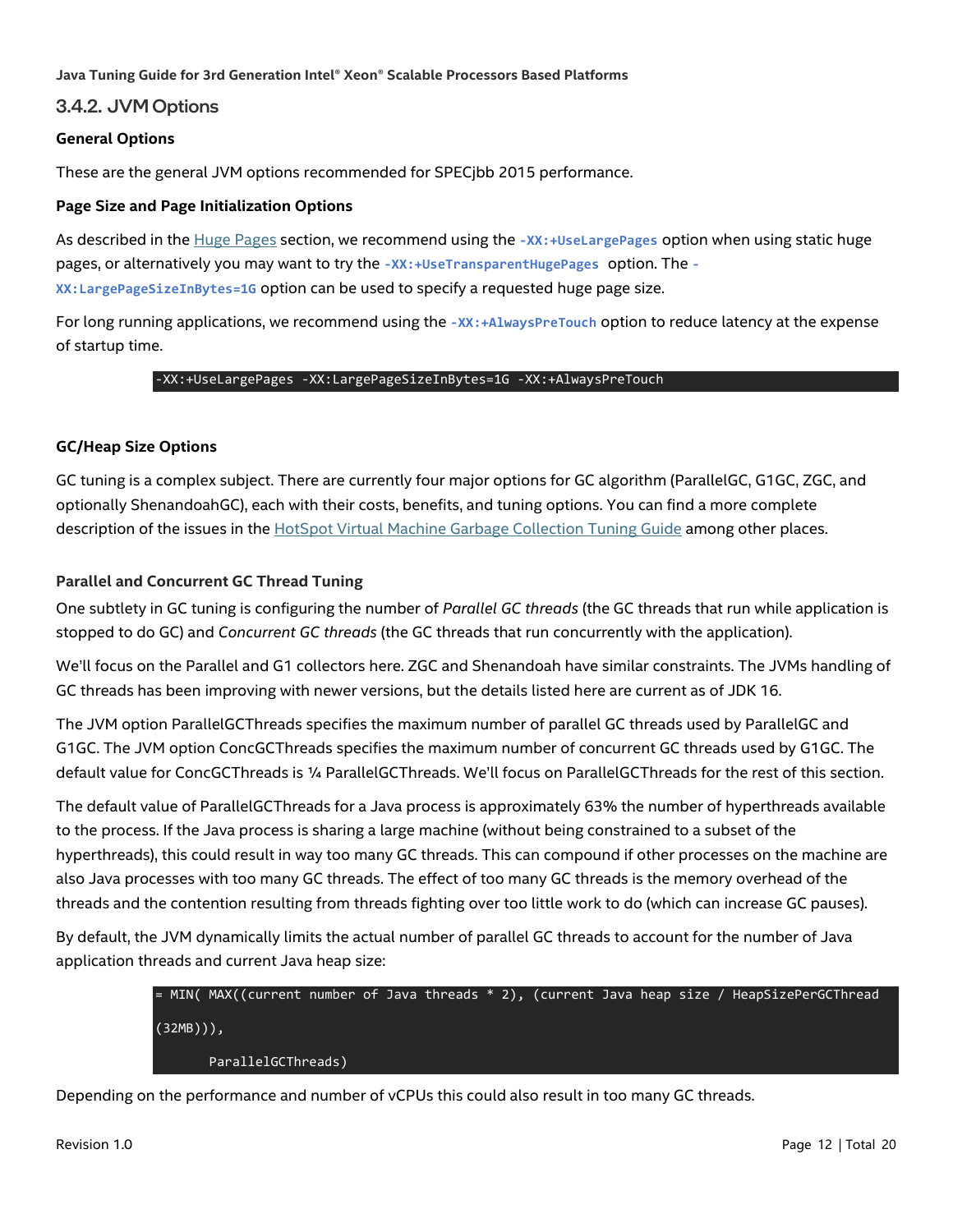If you specify ParallelGCThreads on the command line, then the actual number of parallel GC threads used is simply the number specified (it's not dynamically adjusted).

The simplest work-around is, as part of allocating cpus to your Java processes using numactl (or similar), to also specify the ParallelGCThreads option. If your application has a relatively large Java heap it is recommended that you set ParallelGCThreads to the same value as the number of vCPUs that are dedicated to the Java process.

For smaller Java heaps you can experiment with reducing the value of ParallelGCThreads until you detect GC pause times rising. An alternative to specifying ParallelGCThreads is to similarly experiment with *increasing* HeapSizePerGCThread until you detect GC pause times rising, and let the dynamic GC thread controller manage the actual thread count.

#### **Compiler Options**

For large, long running Java applications like SPECjbb 2015 we recommend adjusting some of the JIT compiler and software prefetching options for better performance.

> -XX:InlineSmallCode=10k -XX:-UseCountedLoopSafepoints -XX:LoopUnrollLimit=20 -XX:AllocatePrefetchLines=3 -XX:AllocateInstancePrefetchLines=2 -XX:AllocatePrefetchStepSize=128 -XX:AllocatePrefetchDistance=384

#### **Memory/GC Options for SPECjbb 2015 Tuned for Throughput**

SPECjbb 2015 has a relatively small footprint for long-lived objects, and many short-lived objects. When focused on throughput performance, using Parallel GC, a Java heap < 32GB (which enables the "CompressedOops" optimization), a large young generation (-Xmn), and some manual size tuning results in better performance.

The number of ParallelGCThreads for each Backend should be set to the number of HW threads in the system (vCPUs) divided by the number of groups. With an Intel® Xeon® Platinum 8380 the number of threads per NUMA node is 40 (with SNC enabled).

```
-XX:+UseParallelGC -XX:-UseAdaptiveSizePolicy -XX:SurvivorRatio=28 -XX:TargetSurvivorRatio=95 
-XX:MaxTenuringThreshold=15 -verbose:gc -Xms31744m -Xmx31744m -Xmn29696m 
-XX:ParallelGCThreads=XX
```
# <span id="page-12-0"></span>4. Related Tools

**Intel® Memory Latency Checker (Intel® MLC)** is a free tool used to measure memory latencies and bandwidth, and how they change with increasing load on the system. It also provides several options for more fine-grained investigation where b/w and latencies from a specific set of cores to caches or memory can be measured as well.

An important factor in determining application performance is the time required for the application to fetch data from the processor's cache hierarchy and from the memory subsystem. In a multi-socket system where Non-Uniform Memory Access (NUMA) is enabled, local memory latencies and cross-socket memory latencies will vary significantly. Besides latency, bandwidth (b/w) also plays a big role in determining performance. So, measuring these latencies and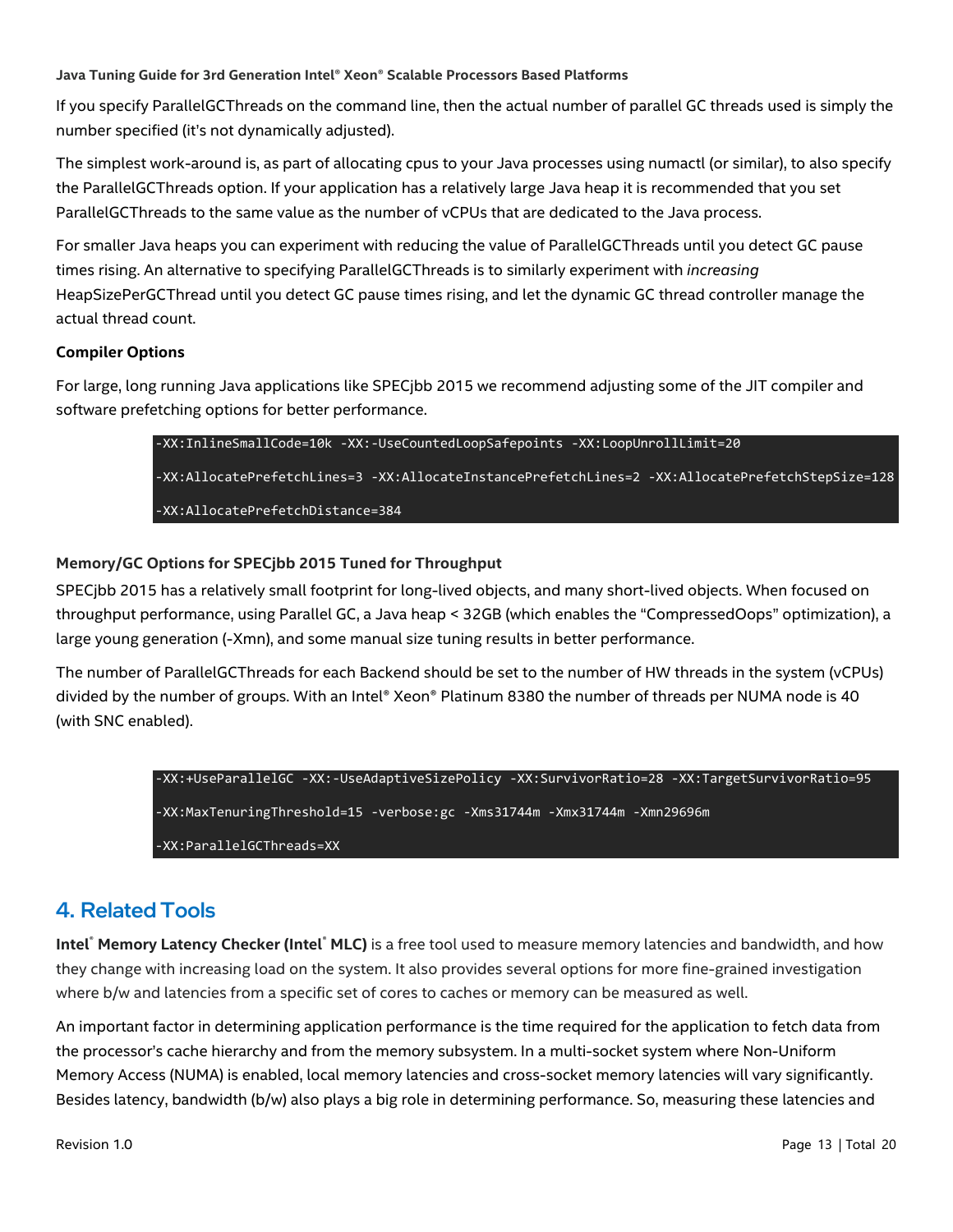b/w is important to establish a baseline for the system under test, and for performance analysis. Learn more about [Intel](https://software.intel.com/content/www/us/en/develop/articles/intelr-memory-latency-checker.html)  [MLC](https://software.intel.com/content/www/us/en/develop/articles/intelr-memory-latency-checker.html) from Intel's website.

## <span id="page-13-0"></span>5. Conclusion

The performance of Java-based server applications is highly dependent on hardware configurations, software configurations and the characteristics of the workload. For hardware aspects, the processor, the memory capacity, the network bandwidth, and I/O bandwidth are most important aspects to balance for best performance. For software configurations, the placement of Java processes on the machine, tuning of JVM options including memory and GC, and the tuning the specific Java-based application, such as SPECjbb 2015 in this document, are all important considerations. With 3rd Generation Intel Xeon Scalable processor, Intel takes it even further by optimizing the platform as a whole -- CPU, memory, storage, and networking working together for the best user experience.

## <span id="page-13-1"></span>6. References

- *1.* Business Logic and Data Storage from<https://www.spec.org/jbb2015/docs/designdocument.pdf> on 8/06/2021
- 2. Multi-JVM configuration from<https://www.spec.org/jbb2015/docs/userguide.pdf> on 8/06/2021

# <span id="page-13-2"></span>7. Appendix: SPECjbb 2015 Tuning

In this appendix we collect all the recommended tunings for SPECjbb 2015 to optimize either throughput or latency on a 2-socket Intel® Xeon® Platinum 8380 (40 core) system.

#### <span id="page-13-3"></span>7.1. Tuned for Throughput (max-jOPS)

#### 7.1.1. BIOS Settings

In the max-jOPS tuning we recommend the settings i[n BIOS Setting,](https://www.intel.com/content/www/us/en/support/articles/000058939/server-products/single-node-servers.html) in particular:

| Configuration Item | <b>Recommended Value</b> |
|--------------------|--------------------------|
| SNC (Sub NUMA)     | Enabled                  |

#### 7.1.2. OS Settings

ulimit -n 131072 sysctl net.core.wmem\_max=12582912 sysctl net.core.rmem\_max=12582912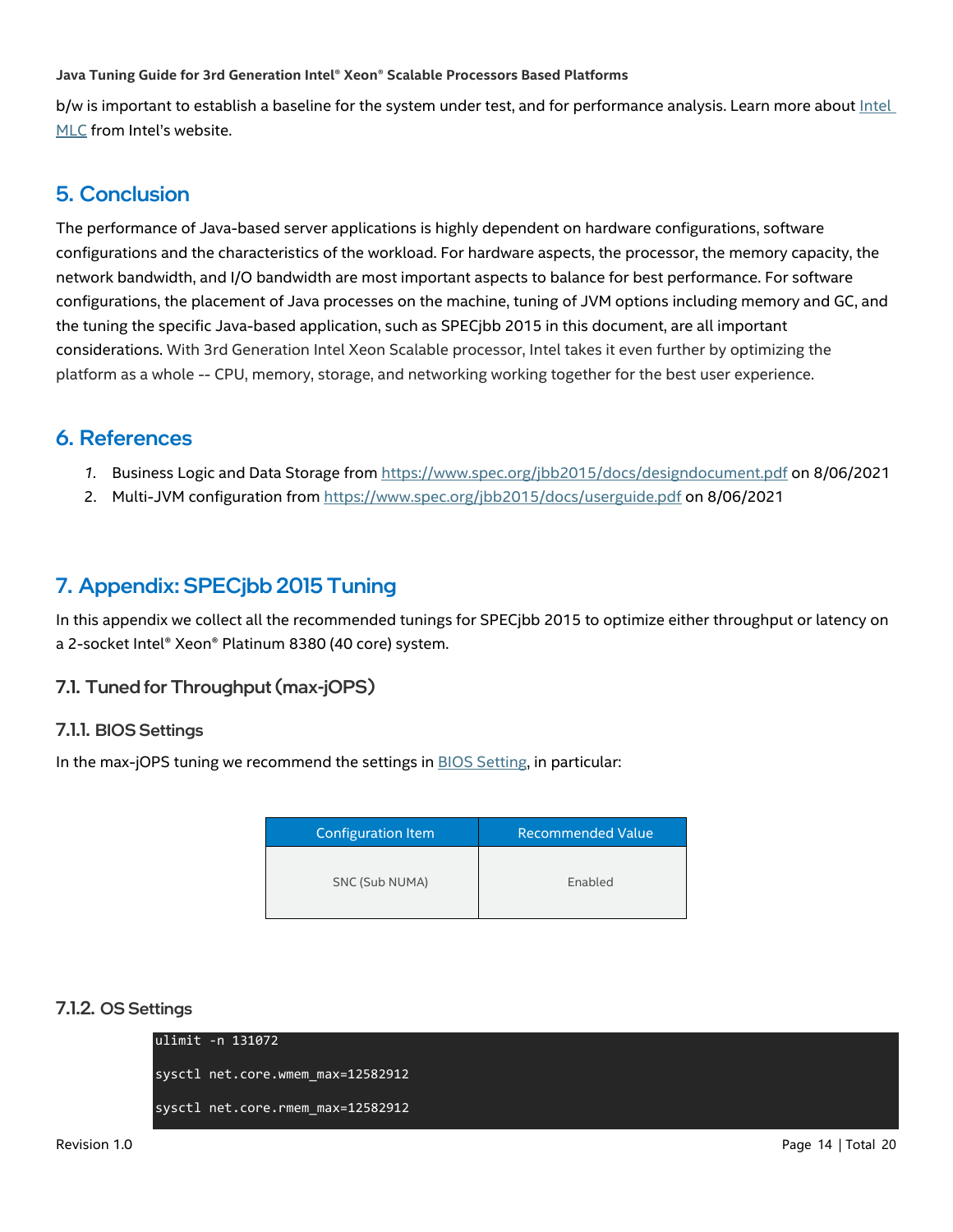| sysctl net.ipv4.tcp_rmem='10240 87380 12582912'              |
|--------------------------------------------------------------|
| sysctl net.ipv4.tcp_wmem='10240 87380 12582912'              |
| sysctl net.core.netdev_max_backlog=655560                    |
| sysctl net.core.somaxconn=32768                              |
| sysctl net.ipv4.tcp_no_metrics_save=1                        |
| systemctl stop systemd-update-utmp-runlevel.service          |
| echo 10000 > /proc/sys/kernel/sched_cfs_bandwidth_slice_us   |
| echo 0 > /proc/sys/kernel/sched_child_runs_first             |
| echo 16000000 > /proc/sys/kernel/sched_latency_ns            |
| echo 1000 > /proc/sys/kernel/sched_migration_cost_ns         |
| echo 28000000 > /proc/sys/kernel/sched_min_granularity_ns    |
| echo 9 > /proc/sys/kernel/sched_nr_migrate                   |
| echo 100 > /proc/sys/kernel/sched_rr_timeslice_ms            |
| echo 1000000 > /proc/sys/kernel/sched_rt_period_us           |
| echo 990000 > /proc/sys/kernel/sched_rt_runtime_us           |
| echo 0 > /proc/sys/kernel/sched_schedstats                   |
| echo 1 > /proc/sys/kernel/sched_tunable_scaling              |
| echo 50000000 > /proc/sys/kernel/sched_wakeup_granularity_ns |
| echo 3000 > /proc/sys/vm/dirty_expire_centisecs              |
| echo 500 > /proc/sys/vm/dirty_writeback_centisecs            |
| echo 40 > /proc/sys/vm/dirty_ratio                           |
| echo 10 > /proc/sys/vm/dirty_background_ratio                |
| echo 10 > /proc/sys/vm/swappiness                            |
| echo 0 > /proc/sys/kernel/numa_balancing                     |
| echo always > /sys/kernel/mm/transparent_hugepage/defrag     |
| echo always > /sys/kernel/mm/transparent_hugepage/enabled    |
| ulimit -v 800000000                                          |
| ulimit - m 800000000                                         |
| ulimit -1 800000000                                          |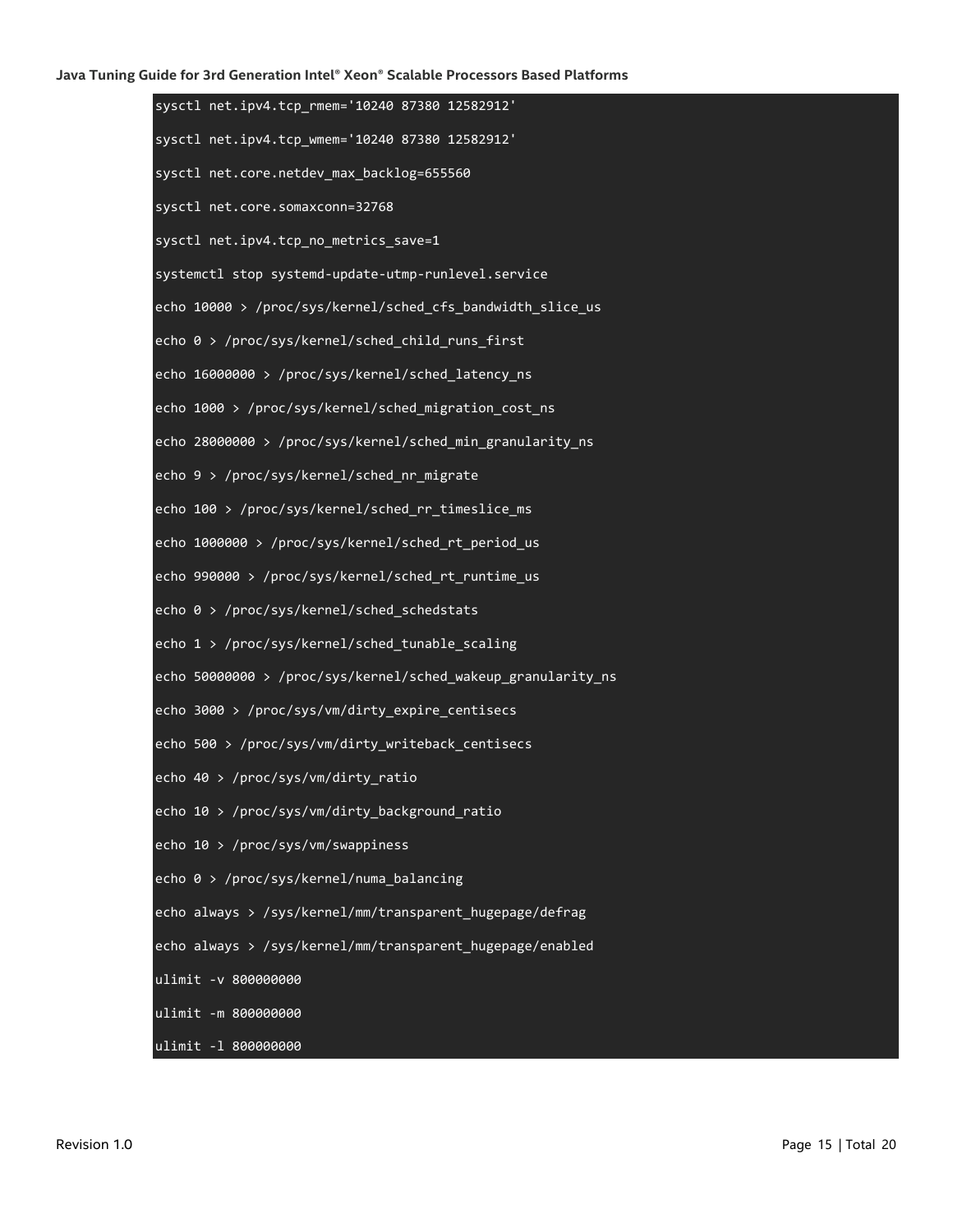#### 7.1.3. JVM Settings

For max-jOPS we intentionally restrict the heap size of the Backends to just below the 32GB limit required for compressed-Oops. For best results, use the largest heap size possible. Garbage Collection (GC) is related to the live object size, which for SPECjbb 2015 is around 600MB-1500MB. GC Pause time is relatively constant regardless of heap size, so any increase in heap size will only aid in extending duration between GC cycles.

#### Backend Options:

The number of ParallelGCThreads for each Backend should be set to the number of HW threads in the system (vCPUs) divided by the number of groups. With an Intel® Xeon® Platinum 8380 the number of threads per NUMA node is 40 (with SNC enabled).

Full BE JVM Options:

-showversion -XX:+UseParallelGC -XX:+UseLargePages -XX:+AlwaysPreTouch -XX:-

UseAdaptiveSizePolicy -XX:SurvivorRatio=28 -XX:MaxTenuringThreshold=15 -XX:InlineSmallCode=10k verbose:gc -XX:UseAVX=0 -XX:-UseCountedLoopSafepoints -XX:LoopUnrollLimit=20 -server - XX:TargetSurvivorRatio=95 -XX:LargePageSizeInBytes=1G -XX:AllocatePrefetchLines=3 - XX:AllocateInstancePrefetchLines=2 -XX:AllocatePrefetchStepSize=128 - XX:AllocatePrefetchDistance=384 -Xms31744m -Xmx31744m -Xmn29696m -XX:ParallelGCThreads=XX

Controller JVM Options:

-server -Xms2g -Xmx2g -Xmn1536m -XX:UseAVX=0 -XX:+UseLargePages -XX:LargePageSizeInBytes=1G – XX:+UseParallelGC -XX:ParallelGCThreads=2

Injector JVM Options:

-server -Xms2g -Xmx2g -Xmn1536m -XX:UseAVX=0 -XX:+UseLargePages -XX:LargePageSizeInBytes=1G – XX:+UseParallelGC –XX:ParallelGCThreads=2

#### 7.1.4. SPECjbb 2015 Settings

We recommend using these options in the SPECjbb2015.props file:

specjbb.controller.type = HBIR\_RT specjbb.controller.rtcurve.start = .0 specjbb.forkjoin.workers.Tier1=248 specjbb.forkjoin.workers.Tier2=8 specjbb.forkjoin.workers.Tier3=50 specjbb.group.count=4 specjbb.comm.connect.client.pool.size=232 specjbb.customerDriver.threads=75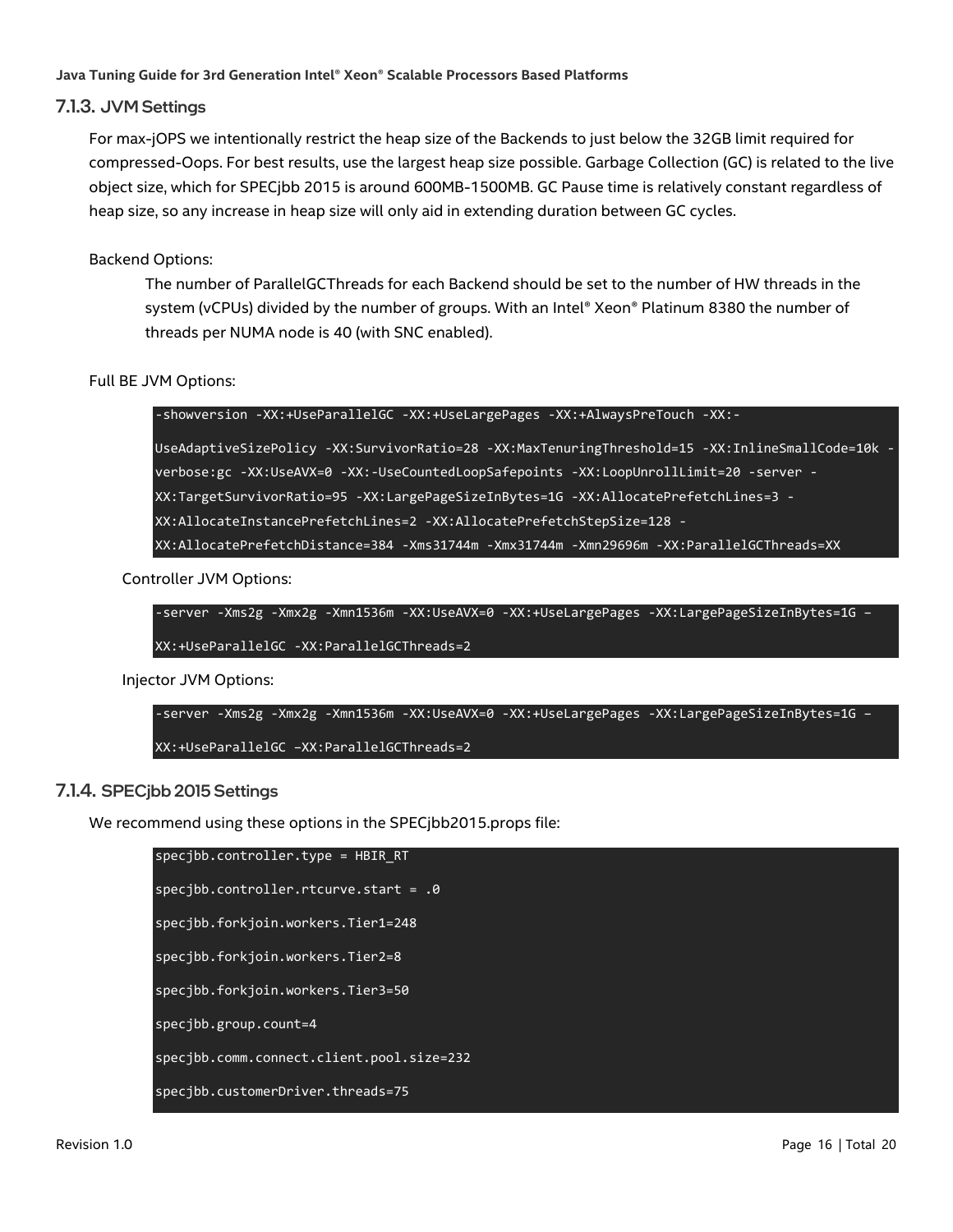specjbb.customerDriver.threads.probe=69 specjbb.customerDriver.threads.saturate=85 specjbb.mapreducer.pool.size=223 specjbb.comm.connect.selector.runner.count=1 specjbb.comm.connect.worker.pool.max=81 specjbb.comm.connect.worker.pool.min=24 specjbb.comm.connect.timeouts.connect=600000 specjbb.comm.connect.timeouts.read=600000 specjbb.comm.connect.timeouts.write=600000

#### **Correlation between threads and Tiers**

When T = total # of threads per group is given then to have significant impact on performance it is advised to set: Tier1 = 6.2\*T, Tier2 = .2\*T, Tier3 = 1.25\*T

With SPECjbb2015 the workload should be able to saturate the CPU to above 95%. If you are failing at a lower utilization, you may be able to tune the Tier sizes to increase the utilization

#### <span id="page-16-0"></span>7.2. Tuned for Latency (crit-jOPS)

#### 7.2.1. BIOS Settings

In the crit-jOPs tuning we recommend the values in **BIOS Setting**, with this change:

| Configuration Item | <b>Recommended Value</b> |
|--------------------|--------------------------|
| SNC (Sub NUMA)     | Disabled                 |

#### 7.2.2. OS Settings

| lulimit -n 131072 |                                                 |
|-------------------|-------------------------------------------------|
|                   | sysctl net.core.wmem max=12582912               |
|                   | sysctl net.core.rmem max=12582912               |
|                   | sysctl net.ipv4.tcp rmem='10240 87380 12582912' |
|                   | sysctl net.ipv4.tcp_wmem='10240 87380 12582912' |
|                   | sysctl net.core.netdev max backlog=655560       |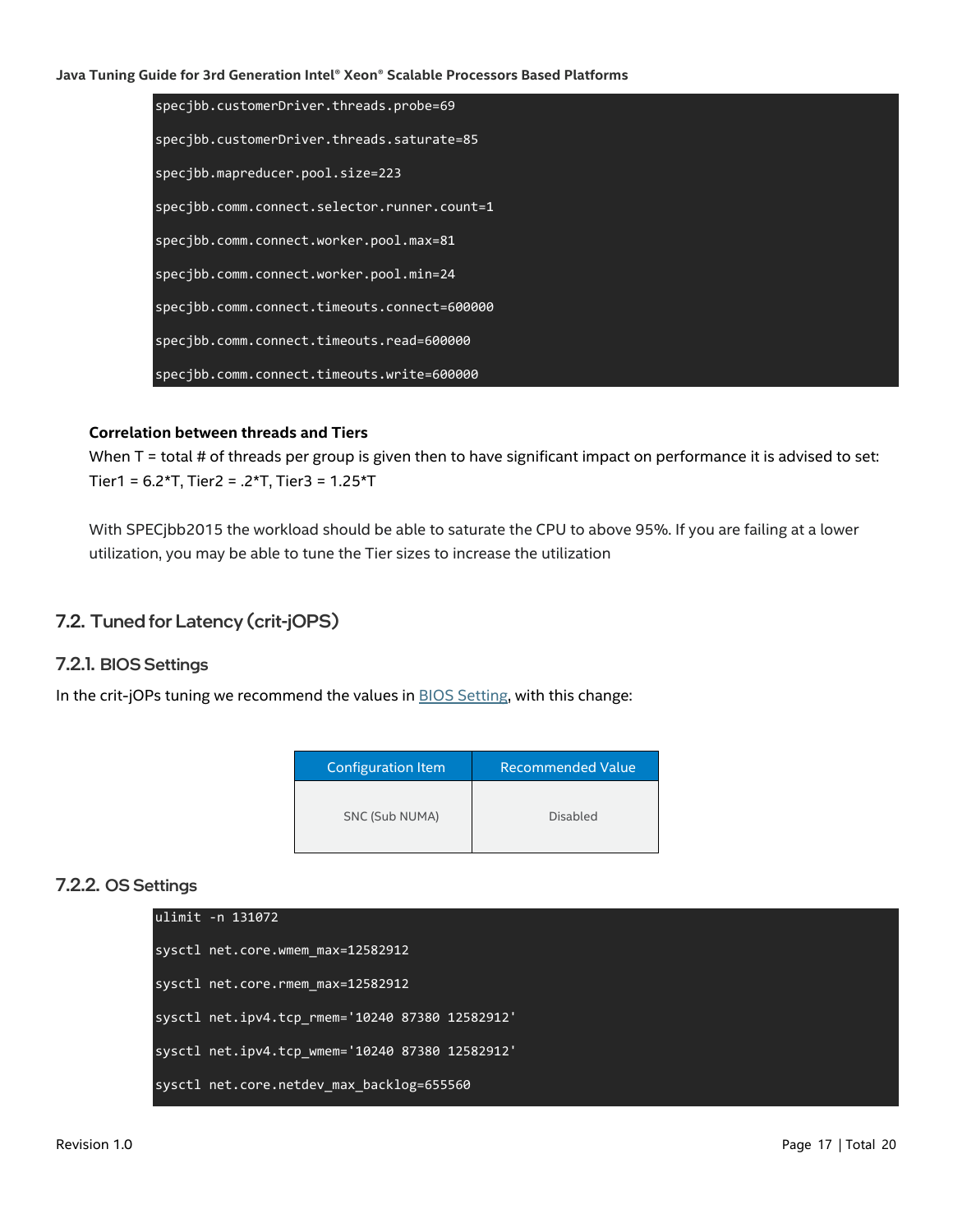| sysctl net.core.somaxconn=32768                              |
|--------------------------------------------------------------|
| sysctl net.ipv4.tcp_no_metrics_save=1                        |
| systemctl stop systemd-update-utmp-runlevel.service          |
| echo 10000 > /proc/sys/kernel/sched_cfs_bandwidth_slice_us   |
| echo 0 > /proc/sys/kernel/sched_child_runs_first             |
| echo 16000000 > /proc/sys/kernel/sched_latency_ns            |
| echo 1000 > /proc/sys/kernel/sched_migration_cost_ns         |
| echo 28000000 > /proc/sys/kernel/sched_min_granularity_ns    |
| echo 9 > /proc/sys/kernel/sched_nr_migrate                   |
| echo 100 > /proc/sys/kernel/sched_rr_timeslice_ms            |
| echo 1000000 > /proc/sys/kernel/sched_rt_period_us           |
| echo 990000 > /proc/sys/kernel/sched_rt_runtime_us           |
| echo 0 > /proc/sys/kernel/sched_schedstats                   |
| echo 1 > /proc/sys/kernel/sched_tunable_scaling              |
| echo 50000000 > /proc/sys/kernel/sched_wakeup_granularity_ns |
| echo 3000 > /proc/sys/vm/dirty_expire_centisecs              |
| echo 500 > /proc/sys/vm/dirty_writeback_centisecs            |
| echo 40 > /proc/sys/vm/dirty_ratio                           |
| echo 10 > /proc/sys/vm/dirty_background_ratio                |
| echo 10 > /proc/sys/vm/swappiness                            |
| echo $\overline{\theta}$ > /proc/sys/kernel/numa_balancing   |
| echo always > /sys/kernel/mm/transparent_hugepage/defrag     |
| echo always > /sys/kernel/mm/transparent hugepage/enabled    |
| ulimit -v 800000000                                          |
| ulimit - m 800000000                                         |
| ulimit -1 800000000                                          |

#### 7.2.1. JVM Settings

#### Backend Options:

The number of ParallelGCThreads for each Backend should be set to the number of HW threads in the system (vCPUs) divided by the number of groups. With an Intel® Xeon® Platinum 8380 the number of threads per NUMA node is 80 (with SNC disabled).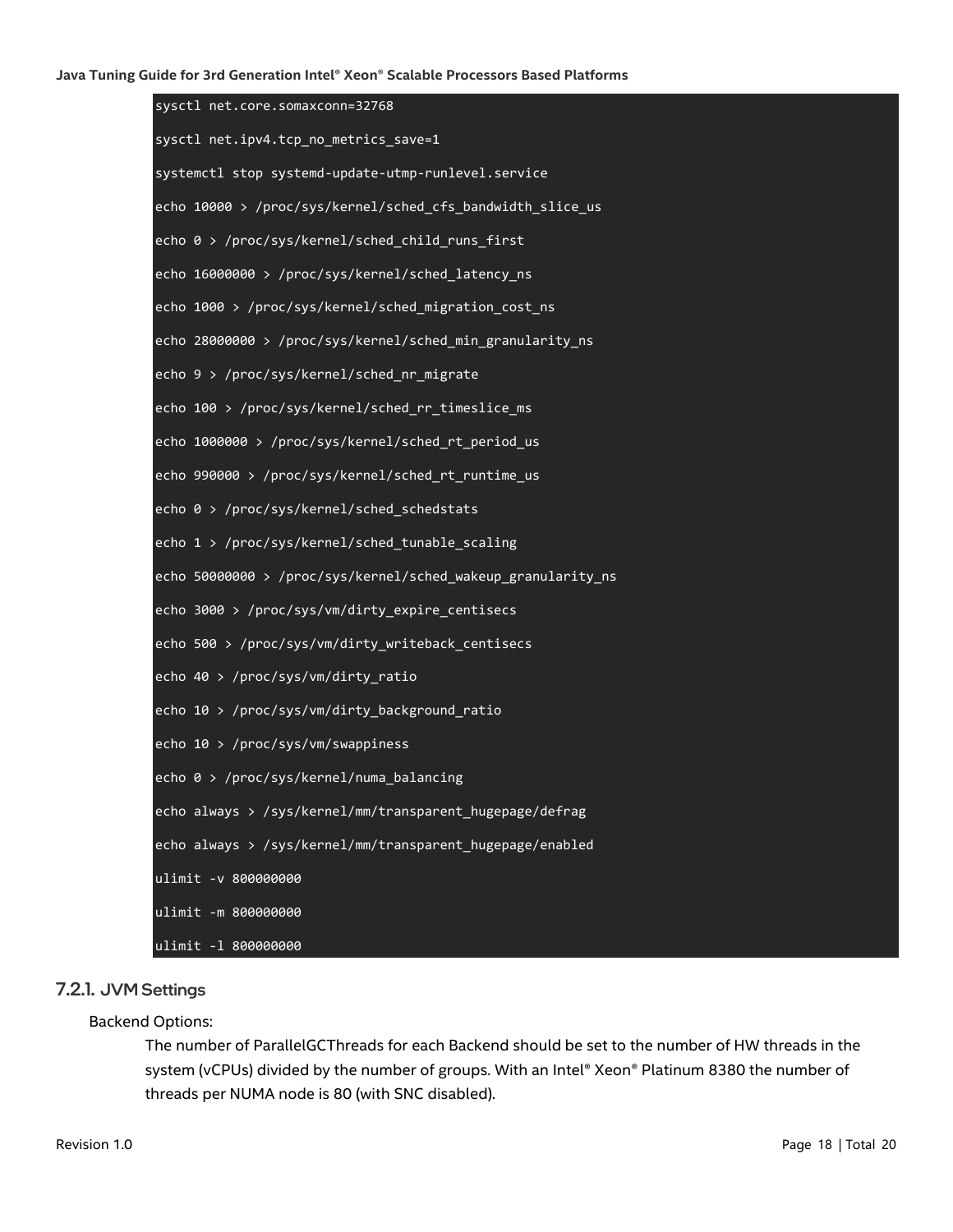The heap size for the Backend can be quite a bit larger when optimizing for latency. In many cases the "full" GC can be avoided by arrange for a large young generation. A recommendation is to allocate up to ((Total machine RAM – 5GB) / Number of Groups) per backend, and around 90-95% of the Java heap to the young generation (with the -Xmn option).

Full BE JVM Options:

-showversion -XX:+UseParallelGC -XX:+UseLargePages -XX:+AlwaysPreTouch -XX:-

UseAdaptiveSizePolicy -XX:SurvivorRatio=28 -XX:MaxTenuringThreshold=15 -XX:InlineSmallCode=10k verbose:gc -XX:UseAVX=0 -XX:-UseCountedLoopSafepoints -XX:LoopUnrollLimit=20 -server - XX:TargetSurvivorRatio=95 -XX:LargePageSizeInBytes=1G -XX:AllocatePrefetchLines=3 - XX:AllocateInstancePrefetchLines=2 -XX:AllocatePrefetchStepSize=128 - XX:AllocatePrefetchDistance=384 -Xms220g -Xmx220g -Xmn200g -XX:ParallelGCThreads=XX

Controller JVM Options:

-server -Xms2g -Xmx2g -Xmn1536m -XX:UseAVX=0 -XX:+UseLargePages -XX:LargePageSizeInBytes=1G – XX:+UseParallelGC -XX:ParallelGCThreads=2

Injector JVM Options:

-server -Xms2g -Xmx2g -Xmn1536m -XX:UseAVX=0 -XX:+UseLargePages -XX:LargePageSizeInBytes=1G – XX:+UseParallelGC –XX:ParallelGCThreads=2

#### 7.2.2. SPECjbb 2015 Settings

For best critical-jOPs we recommend running 4 Groups in multi-JVM mode, best performance coming when we bind two groups (Backend and Injector), to each NUMA Node using tools similar to numactl. Having two Groups per node increases the number of transactions at the lower latencies used to calculate the critical-jOPS.

We recommend using these options which need to be placed in the SPECjbb2015.props file:

| specjbb.controller.type = HBIR RT         |
|-------------------------------------------|
| specjbb.controller.rtcurve.start = $.0$   |
| specjbb.forkjoin.workers.Tier1=248        |
| specjbb.forkjoin.workers.Tier2=8          |
| specjbb.forkjoin.workers.Tier3=50         |
| $spec1bbs$ group.count=4                  |
| specibb.comm.connect.client.pool.size=232 |
| specjbb.customerDriver.threads=75         |
| specjbb.customerDriver.threads.probe=69   |